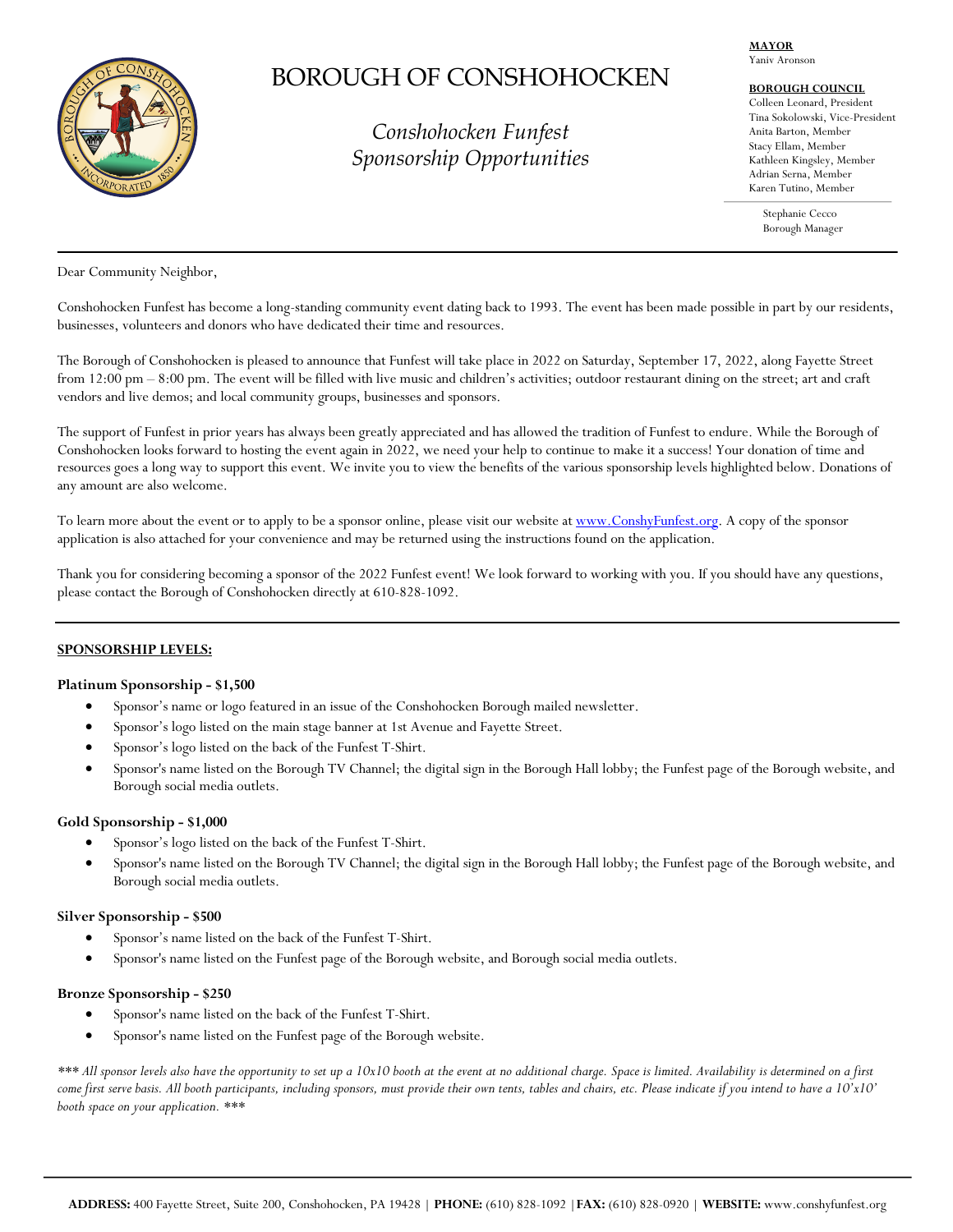

*Sponsorship Opportunities*

**Saturday, September 17, 2022 12:00 pm – 8:00 pm Fayette Street** 

# **FUNFEST SPONSORSHIP APPLICATION**

Please complete the below form and return with your payment. Acceptable forms of payment include credit card, check and money order. Checks and money orders must be made payable to the *Borough of Conshohocken*. Applications and payments can be returned to the Borough Administrative Office at: *Borough Hall, Attn: Funfest Sponsor, 400 Fayette Street, Suite 200, Conshohocken, PA 19428.*

*All sponsorship forms must be received no later than Friday, August 5, 2022.*

| Platinum Sponsorship - \$1,500                                     | $\log$ Gold Sponsorship - \$1,000 | Silver Sponsorship - \$500                                                                                                                                                                                                    | Bronze Sponsorship - \$250 |
|--------------------------------------------------------------------|-----------------------------------|-------------------------------------------------------------------------------------------------------------------------------------------------------------------------------------------------------------------------------|----------------------------|
| (As it will appear on promotional material. Please print clearly.) |                                   |                                                                                                                                                                                                                               |                            |
|                                                                    |                                   | Last Name:                                                                                                                                                                                                                    |                            |
| Phone Number:                                                      |                                   | Email Address: The Second Second Second Second Second Second Second Second Second Second Second Second Second Second Second Second Second Second Second Second Second Second Second Second Second Second Second Second Second |                            |
| Address:                                                           |                                   |                                                                                                                                                                                                                               |                            |

#### **Booth Information**

- All sponsor levels also have the opportunity to set up a 10x10 booth at the event at no additional charge. Booth space is limited. Availability is determined on a first come, first serve basis.
- All booth participants, including sponsors, must provide their own tents, tables and chairs, etc.
- The Borough of Conshohocken does not permit the use of generators or provide electric at booth spaces.
- Please include an active email account above. Communication will be conducted mainly through email.
- Applicants will be sent email confirmation of their received application and payment.
- Sponsors that are approved to have a booth will receive a separate email with additional details and instructions regarding their booth location, space number, unloading/ loading, and parking, etc. This information will be provided one (1) week prior to the event.
- Checks and money orders will be processed as they are received.

*\*\*\* Note: Aside from Conshohocken Borough restaurants, booth participants are not permitted to prepare and sell hot food on site. Only pre-packaged/pre-prepared foods may be sold*  without a license. Participants that intend to prepare and sell hot foods on site during the event must contact the Borough of Conshohocken at 610-828-1092. This type of participation *is limited and will require the completion of a Conshohocken Borough Food Vendor License Application. Additional fees may apply.*

Additional requests (location, next to...etc. Requests are not guaranteed):

#### **Payment Information**

Acceptable forms of payment include credit card, check and money order. Credit card, check, and money order payments will be processed as they are received by the Borough of Conshohocken.

 $\Box$  . The contribution of the contribution of the contribution of the contribution of the contribution of the contribution of the contribution of the contribution of the contribution of the contribution of the contributi

#### *Credit Card Payments:*

- Go to: https://www.conshohockenpa.gov/payonline
- Select the Miscellaneous Payment Portal Option
- Select applicable sponsorship fee option and enter credit card information

#### *Check & Money Order Payments:*

• Must be made payable to the Borough of Conshohocken. Please mail or deliver to: Borough Hall, Attn: Funfest, 400 Fayette Street, Suite 200, Conshohocken, PA 19428.

*\*Please note: all credit card transactions will be charged a convenience fee of approximately 2.65% to the total cost or a \$3 minimum, whichever is higher.*